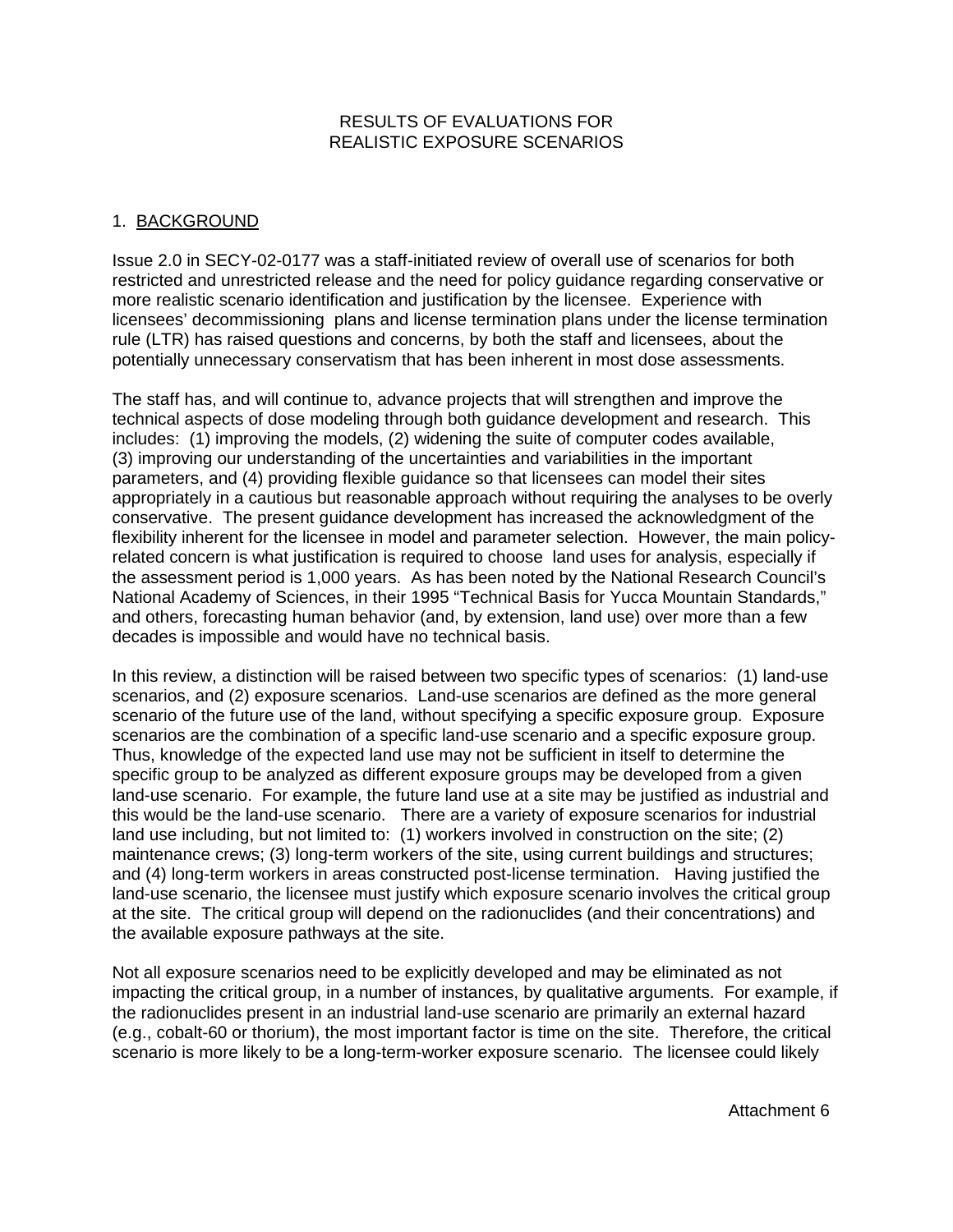justify not quantifying the maintenance or construction workers, because these scenarios generally involve less exposure time and would result in less dose than the long-term worker.

It is a common perception that the LTR results in requiring licensees to base remediation and site release criteria on the generally very conservative residential-farmer exposure scenario, especially for unrestricted release or, for restricted release, where the institutional controls are assumed to fail. In the residential-farmer exposure scenario, the critical group is assumed to be future occupants, of the site, that have a house and produce a substantial fraction of their own food, including vegetables, fruits, grain, meat, milk, and possibly even fish. However, the LTR would allow the licensee to justify alternate scenarios more appropriate to the site. There may be a number of reasons why licensees choose to use the residential-farmer scenario rather than justifying an alternative scenario. These reasons include the need, under current guidance, to justify the scenario for the next 1,000 years, lack of extensive alternative scenario development, and, potentially, licensee desire to avoid being a 'test case' for the NRC staff's review, likely resulting in a longer licensing review.

## 2. ISSUE DESCRIPTION AND DESIRED OUTCOME

Issue: Clear direction and guidance are needed for selecting realistic exposure scenarios, for both unrestricted release and restricted release, that appropriately considers institutional control effectiveness and radiological risk.

Eventual Desired Outcome: Implement dose assessment exposure scenarios and modeling assumptions that are risk-informed, realistic, and reflect a logical extension of existing sitespecific conditions for the foreseeable future. Specifically, identify what justifications are adequate to use scenarios other than the generic screening scenario of a resident farmer, in light of the 1,000-year dose-modeling time period.

### 3. EVALUATIONS

#### 3.1 Present Approach and Guidance

In the LTR, the consideration of the scenario comes as part of the definition of critical group. The 10 CFR 20.1003 definition of critical group is "... the group of individuals reasonably expected to receive the greatest exposure to residual radioactivity for any applicable set of circumstances." The "applicable set of circumstances" is generally called the scenario. In the Statement of Considerations (SOC) for the final rule, it is noted that "...such analyses should consider exposure ... using cautious but reasonable assumptions." (62 **FR** 39068) The rule, also, specifies, in 10 CFR 20.1401(d), that calculations should determine the peak annual dose expected, within the first 1,000 years, after license termination.

The staff's current approach and guidance are discussed in the Nuclear Material Safety and Safeguards (NMSS) Consolidated Guidance for Decommissioning (draft NUREG-1757, Volume 2). This guidance was developed with substantial public involvement through the use of public meetings on draft portions of the original guidance document, the NMSS Decommissioning Standard Review Plan (NUREG-1727, September 2000). This specific guidance development was part of a larger effort to help licensees use the LTR. To assist the vast majority of licensees, guidance development focused on the use of screening analyses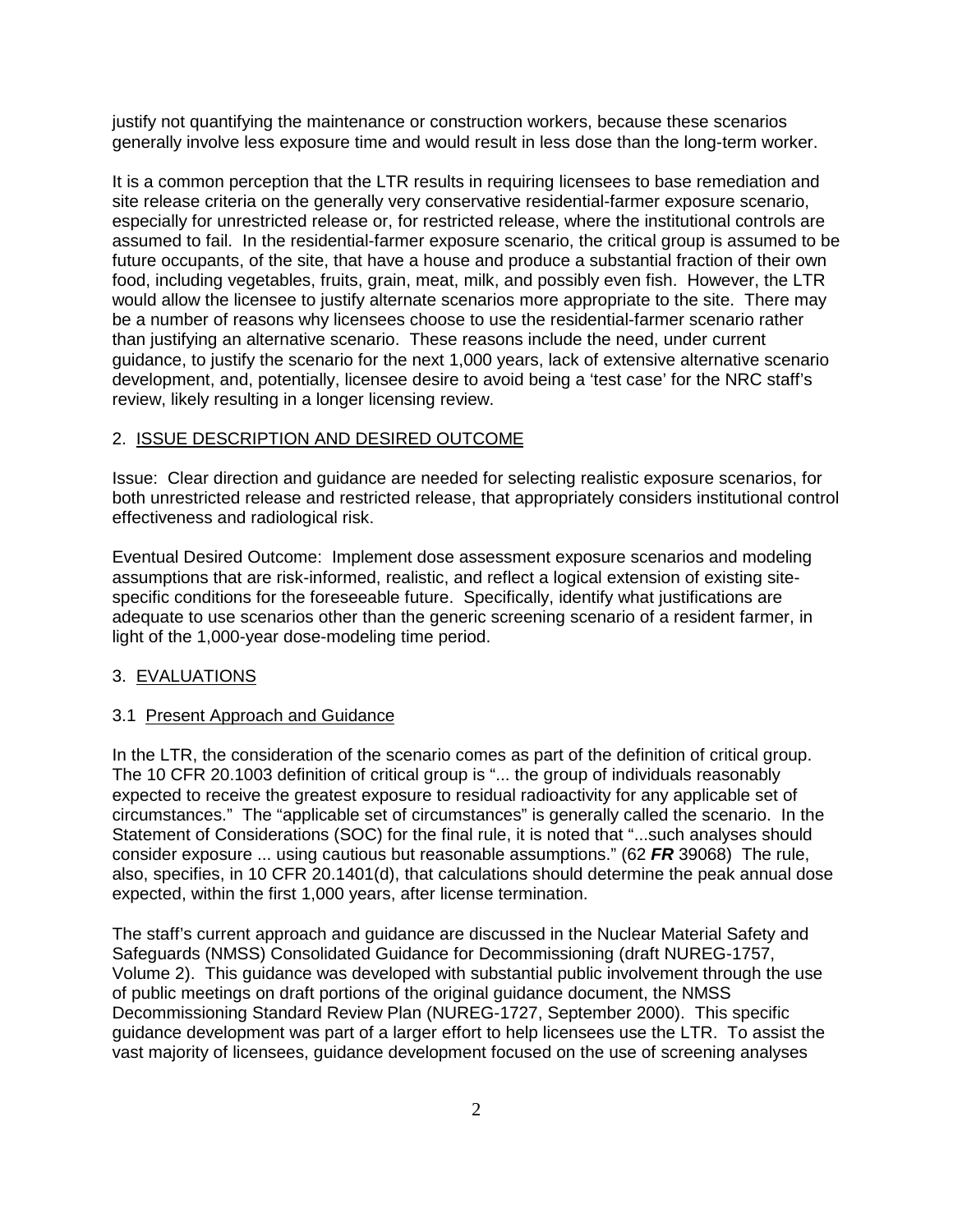and simple site-specific methods. NRC developed a computer code, the DandD computer code, to perform screening analyses and simple site-specific calculations, and published, in the Federal Register, tables of screening values for licensee use. All these screening analyses and simple methods used the conservative residential-farmer exposure scenario as, or the basis for, its compliance scenario. By using this approach, the licensee was largely freed from having to justify what potential scenarios could occur over the next 1,000 years. Guidance was developed to assist licensees in removing pathways of exposure because of physical limitations at the site (Appendix M, draft NUREG-1757, Volume 2). NUREG-1727's Appendix C (Appendix I of draft NUREG-1757, Volume 2) did have a section on developing site-specific scenarios. However, it appears that the overall tone that readers received was that alternate scenarios would require analyzing anything that could potentially occur at the site over the next 1,000 years.

In summary, guidance has tended to result in licensees reverting to the use of a residential farmer exposure scenario. In part, the guidance is based on the concept that if the dose analysis is needed for a 1,000 year period, the scenario modeled should have an expectation of lasting a 1,000 years. However, as has been noted by the National Research Council's National Academy of Sciences and others, forecasting human behavior (and, by extension, land use) over more than a few decades is impossible and would have no technical basis. Therefore, the current guidance suggests that alternate scenarios are generally limited to either sites with relatively short-lived residual radioactivity (less than or equal to 30 years); sites with physical constraints on use (e.g., non-potable groundwater); or consideration of institutional controls. Although the guidance does not preclude the use of alternate scenarios in other situations, the licensee is responsible, and must take the initiative and the related additional costs, for providing the justifications and specific scenarios.

For restricted release scenarios, the licensee is guided to calculate scenarios both where all the restrictions completely fail and where partial failure of restrictions may be important. However, the guidance does not discuss weighting the risk of the scenario, when determining the needs for the durability and length of institutional controls. The reader is left with the impression that all failure and partial-failure scenarios are treated equally. In addition, the use of scenarios, consistent with current guidance, in evaluating the need for institutional controls, or the effects of failure, may result in unnecessary regulatory burden. The conservative dose estimates may result in sites pursuing restricted release in cases where unrestricted release may have been possible, or requiring the licensee to adopt restrictions that are more durable or comprehensive than necessary.

Only a few licensees have attempted to develop alternate scenarios for unrestricted release. The staff has taken the position that unrestricted land-use scenarios are normally based solely on physical characteristics such as natural impediments of the land that may constrain the future use of the site. In one case, where the site is also involved in complying with the Comprehensive Environmental Response, Compensation, and Liability Act (CERCLA), the staff relied on consensus determinations from a variety of stakeholders to develop the land-use scenario. The staff has not yet supported justifications based primarily on restrictions flowing from State and Federal regulations for unrestricted release, as these regulations have been considered institutional controls, which, by the LTR, requires an analysis assuming that these restrictions fail. There are a number of factors that may account for the low number of licensees taking advantage of that flexibility. These include: (1) scenarios are licensee-initiated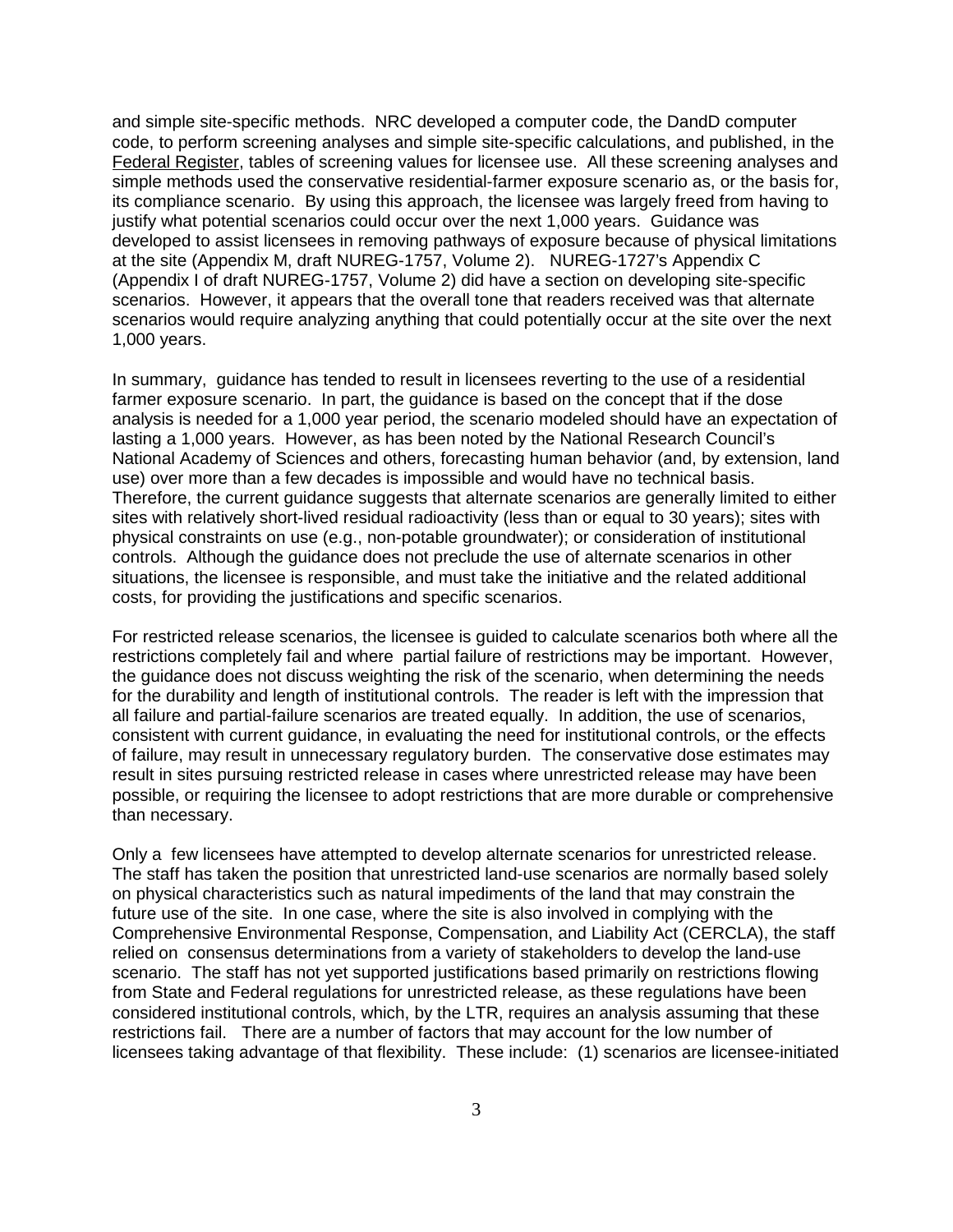and -justified; (2) not all NRC staff understand the guidance's flexibility; and (3) lack of comprehensive staff guidance including the lack of well-developed examples of alternate scenarios. Each is discussed below.

1) Licensee-Initiated or -Justified Scenarios

Our current approach relies on licensees' submittals and their justification of the chosen scenario(s). The decision on which scenario to use depends on a number of factors, with guidance being just one. Although current guidance does allow a large amount of flexibility, the licensee needs to have the expertise and information to justify its approach. Therefore, most licensees use the most expedient method and just choose to use default approaches. Another reason licensees tend to use the generic scenarios is that, generally, they are reluctant to become a test or special case, as these tend to make NRC reviews take longer. This results in greater expense, either, directly from NRC fees, and licensee staff and contractor time in supporting the decommissioning plan or LTP, or indirectly, through time delays in decommissioning or having such proposals rejected. Since not many licensees are pursuing the alternate scenarios, the staff is not approving many such requests, which the licensees may perceive as staff reluctance to approve more realistic scenarios.

### 2) Staff's Lack of "Corporate" Knowledge of Successes

Staff understanding of the details of dose modeling is growing with every case that is reviewed. Although some staff have worked on cases where more realistic scenarios have been involved, no "library," database, or wide corporate knowledge of these cases exist. Usually the only staff aware of the flexibilities inherent in the staff guidance are the dose modeling specialists and the few project managers with sites that have already performed site-specific modeling. Licensee interactions with staff that have not been previously involved in one of the cases using alternate modeling may reinforce the licensee's perception of staff reluctance. Although draft NUREG-1757 Volume 2 has tried to improve this with added emphasis on the flexibility in the staff guidance, information on actual site approvals (and rejections) of proposed alternate scenarios could lead to improved use of realistic scenarios. This information will also help remind the staff that management will support it in approving site-specific alternate scenarios.

#### 3) Lack of Well-Developed Examples of Alternate Scenarios

One daunting task facing licensees that choose to develop alternate scenarios is deciding which scenarios to analyze. After tackling the issue of possible land use at the site, the licensee may need to analyze a number of exposure groups to find which is the critical group. In addition, as the number of pathways decreases, the importance of reuse exposure scenarios will rise. In these cases, the greatest exposure will be for the media containing residual radioactivity to be removed from the site and used in an alternate way. For example, if a gravel pit contained residual radioactivity that did not pose an external hazard, the on-site realistic doses would be very small per unit of radioactivity. However, the use of the gravel containing residual radioactivity offsite as an underlying drainage layer for a garden could result in higher doses because of the food ingestion pathway. Guidance or good sets of examples are limited in this area as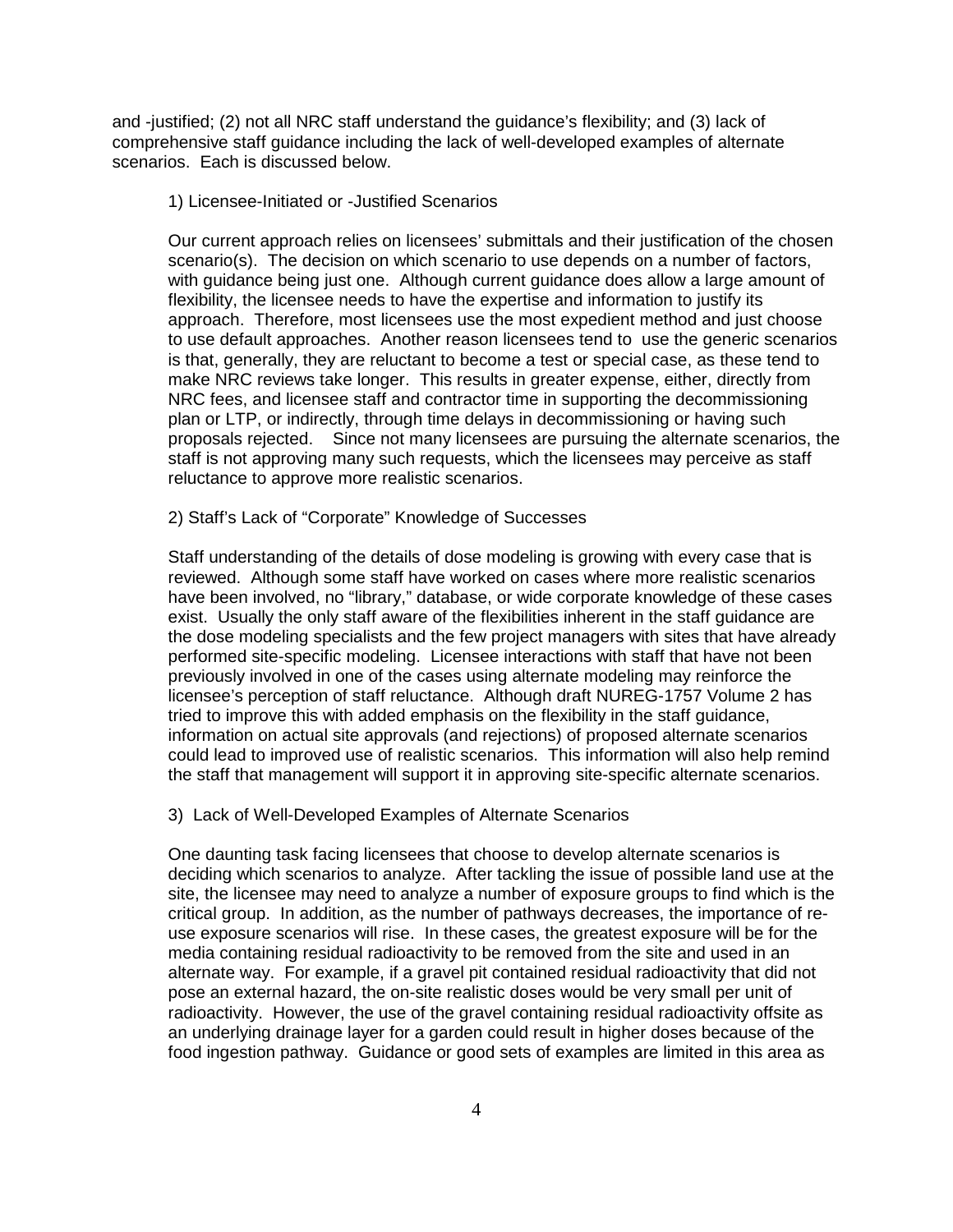most have focused only on the conservative use of the residential farmer exposure scenario. The development of NUREG-1640, which analyses generic dose assessments for various re-use scenarios, will help the staff understand the importance of re-use analyses but, for on-site analyses, there is limited information (such as Appendix M of draft NUREG-1757, Volume 2), especially if the land-use scenario is not residential.

### 3.2 Case Studies

The following two cases describe sites that have chosen to pursue more realistic scenarios that the staff has approved. There are a number of other sites that could use the approach for more realistic scenarios or risk-informing the use of institutional controls.

1) Nuclear Fuel Services, Inc.

Nuclear Fuels Services, Inc., a fuel fabrication licensee in Erwin, Tennessee, provided a decommissioning plan for part of its operating site. As part of the proposed decommissioning plan, the licensee asked to use a set of alternate exposure scenarios whereby the groundwater was not a dose pathway and the critical group did not perform animal husbandry. The reasoning for eliminating the ground-water pathway was, in part, its connection with the surface water and, therefore, the likelihood of potential bacterial and other contamination keeping a reasonable individual from using it for drinking or gardening. The licensee argued that the site is being encroached on by suburban residential use and use by a farmer would not be reasonable. The licensee considered four exposure scenarios: 1) suburban resident, 2) industrial worker, 3) recreational user, and 4) construction worker. The site's decommissioning concentration guideline levels (DCGLs) were based on the most limiting scenario on a radionuclide-specific basis. Part of this approval involved efforts of consensus-building between the State of Tennessee, the U.S. Environmental Protection Agency (EPA), and the U.S. Nuclear Regulatory Commission (NRC), on appropriate scenarios, including the assumption that ground-water use was not a reasonable assumption. The licensee did include dose assessments for the resident farmer and ground-water use for comparison purposes.

2) Watertown - U.S. General Services Administration (GSA)

The U.S. Army Corps of Engineers (USACE) performed a consensus-building process to identify the appropriate scenarios to analyze under CERCLA for the Watertown-GSA site, and requested that they be used to show compliance with the LTR. This is a site next to the river in the city of Watertown, Massachusetts, that was used as a burn pit for waste from another previously-licensed site, which was remediated to meet the Site Decommissioning Management Plan criteria. The Watertown-GSA site is Federally owned and will revert to State ownership at the end of remediation. The burn pit and surrounding area contain a mixture of uranium and chemicals. Members of the board looking at the scenarios and analysis included the State of Massachusetts environmental agency, State of Massachusetts radiological agency, representatives from local and State planning boards, representation of the State's public parks commission, and local representatives of the community. The long-term plan for the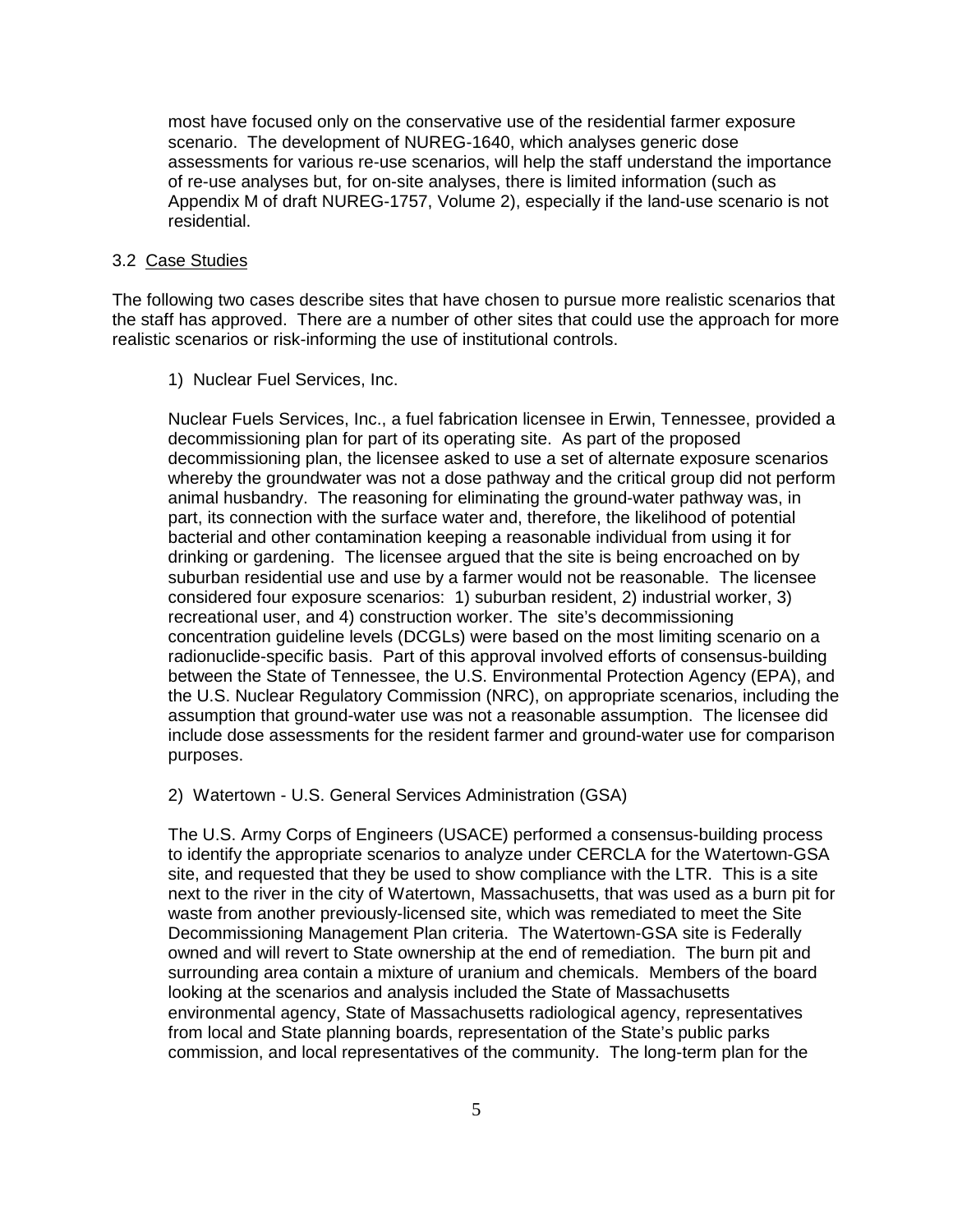use of the land is a riverside State park. USACE requested, and received, NRC approval for DCGLs for uranium based on scenarios, approved by consensus on the reasonably anticipated land use, associated with public parks. USACE explored four exposure scenarios related to the public park land-use scenario: (1) construction worker, (2) maintenance worker, (3) child recreational user, and (4) adult recreational user. The compliance analysis for NRC and the State of Massachusetts radiological limits used the construction worker, because of the annual dose limit requirement. The State of Massachusetts used the maintenance worker for the chemical and combined risk analysis because of its focus on lifetime risks.

#### 3.3 EPA Approaches

The staff focused on the guidance EPA had developed for the CERCLA regulations, since the U.S. Department of Energy and American Society for Testing Materials approaches are based on the CERCLA guidance. As noted in the EPA guidance for determining land use (OSWER Directive No. 9355.7-04, May 25, 1995), EPA has also been criticized, like NRC, for too often assuming residential land use. EPA, therefore, modified its approach to use the reasonably anticipated land use. Under this approach, a committee of EPA and other stakeholders, such as local land-use planning authorities, local officials, and the public, develop likely scenarios, taking into consideration land planning, past history and trends. The general time frame of interest is the next few decades. The guidance suggests that the risk from other land uses be evaluated, especially where there is some uncertainty regarding the anticipated future land use. Most sites will have deed restrictions or other devices applied, to increase the likelihood of the reasonably anticipated land use.

An important distinction between NRC's LTR and EPA's CERCLA is one of finality. EPA does not release sites for unrestricted use as NRC does since EPA's CERCLA does not provide for finality. Recently, EPA issued "Final Guidance on Completion of Corrective Action Activities at RCRA Facilities", 68 FR 8757 (February 25, 2003). This document introduced "unrestricted use" to mean generally a cleanup of soil to residential standards and groundwater to drinking water standards. EPA noted that notwithstanding releasing sites, EPA could take action under its imminent and substantial endangerment provisions of RCRA. The staff intends to discuss this recent guidance with EPA. Under CERCLA, EPA requires its sites to undergo a 5-year review of the remedy and, if conditions (such as land use) change, more remediation may be required. This provides assurance that future exposures will largely be limited to the land uses that are considered as part of the remedy analysis. It should also be noted that exposure calculations for EPA's remedies are only done for approximately the next 30 years post-remedy. NRC's approach has been to calculate exposures over the next 1,000-year-analysis time period, to consider such processes as leaching and radioactive ingrowth and decay.

EPA's consensus process to develop scenarios with its 5-year-review periods is more riskinformed in evaluating the potential risks from a number of uses and focusing on the more realistic use of the land than NRC's current approach. On the other hand, NRC's current approach to scenarios is sufficiently conservative, such that, it does not need to rely on periodic site monitoring. Because EPA's approach inherently assumes the 5-year-review periods, the EPA approach is not applicable to most NRC licensed sites released for unrestricted use, because they will not need periodic site monitoring. It may be useful to sites, such as, the Watertown - GSA site, which are undergoing a CERCLA process, and the CERCLA process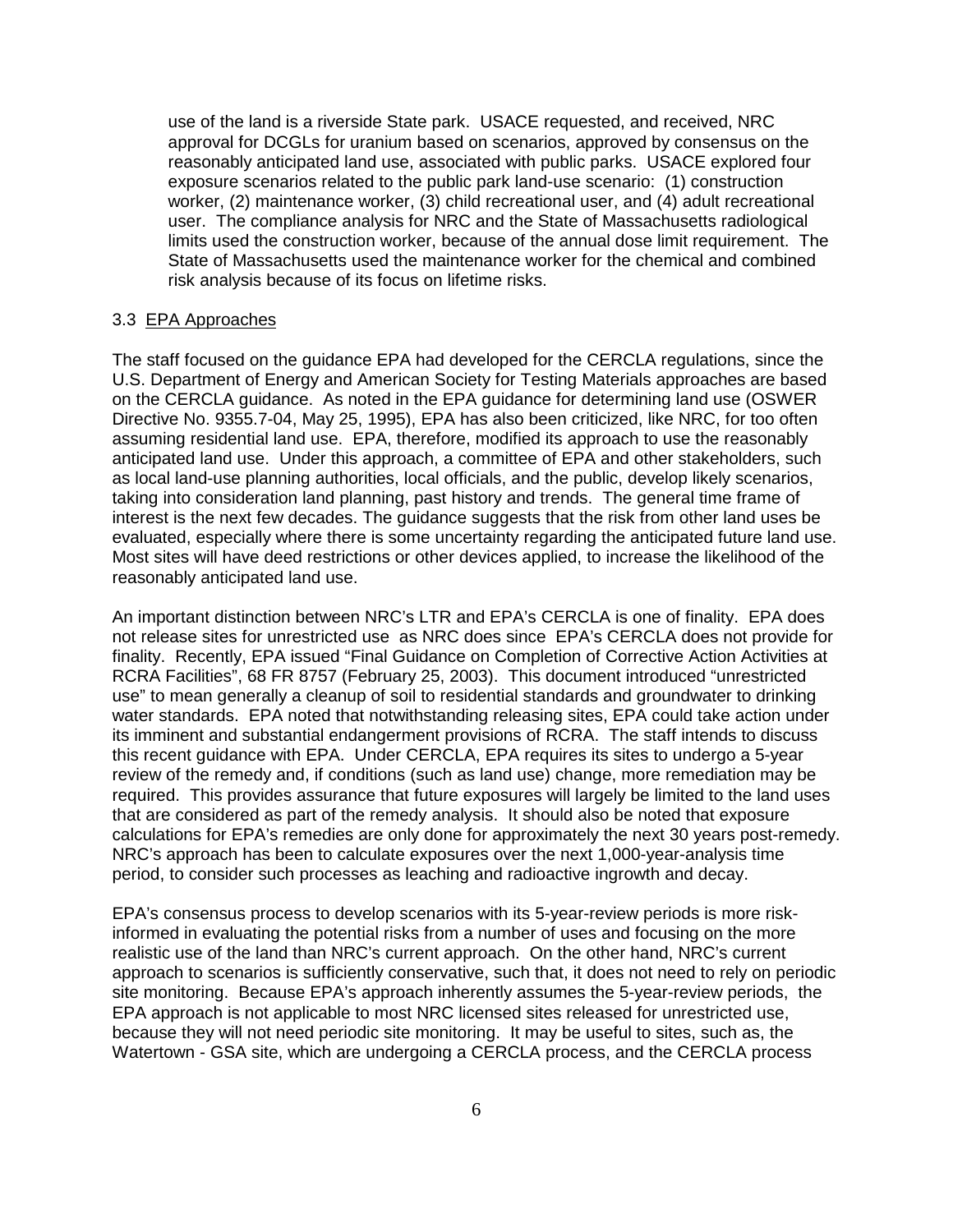could be factored into our implementation guidance, by allowing licensees to use the results of the process as justification for the appropriate scenarios.

## 4. EVALUATION OF OPTIONS

In considering options for the approach for selecting scenarios to model, it is important to note, as stated in section B.3.2 of the SOC for the LTR, that unrestricted release "requires no additional precautions or limitations on use of the site after licensing control ceases, in particular for those sites with long-lived nuclides." 62 **FR** 39069 (July 21, 1997). As noted above, since the rule requires an analysis of the dose over a 1,000-year period, it is reasonable to read the regulations as requiring that the scenario that is modeled be preserved over the time period for the analysis period, i.e., 1,000 years, for long-lived radionuclides. Thus, in determining the scenario, there should be sufficient robustness in the scenario assumptions such that controls are not needed to meet the dose constraints over that time. This raises the fundamental question as to the degree of certainty or expectation that the model analyzed will last for the 1,000 year period.

As noted earlier, the National Academy in its review of Yucca Mountain noted it is not possible to predict future societal uses of land on the basis of scientific analysis . This has lead some to default to a residential-farmer (or more conservatively, a subsistence-farmer) scenario, as that scenario generally creates the highest exposures and, therefore, it is a conservative approach to addressing the uncertainty for the future. However, neither the rule nor SOC directly addresses this issue and, to the contrary, the SOC can be read as not compelling a licensee to default to the residential-farmer scenario. It is also contrary to the position the Commission took in developing 10 CFR Part 63, where the Commission requires the scenario to be based on current land conditions and use.<sup>1</sup>

In the discussion of restricted use in section B.3.3 of the SOC for the LTR, the Commission recognized that absolute assurance was not needed for the scenario. Specifically the Commission stated:

Requiring absolute proof that such controls would endure over long periods of time would be difficult, and the Commission does not intend to require this of licensees. Rather, institutional controls should be established by the licensee with the objective of lasting 1000 years to be consistent with the time-frame used for calculations (and discussed in Section IV.F.7). Having done this, the licensee would be expected to demonstrate that the institutional controls could reasonably be expected to be effective into the foreseeable future.

<sup>&</sup>lt;sup>1</sup> It is noted that at Yucca Mountain, 10 CFR Part 63 does not call for the most conservative scenario that could occur in the future, i.e., subsistence farmer. Rather, Part 63 uses a scenario based on current conditions and uses of the land. The Commission noted in section 3.6 of the SOC, for that rule, that present evidence indicated that there are no subsistence farmers in the vicinity of Yucca Mountain. Most importantly, the Commission stated that it "disagrees with the suggestion that the excessive conservatism of the subsistence approach is needed to offset any presumed lack of conservatism from the assumption of current conditions." 66 **FR** 55732 (November 11, 2001).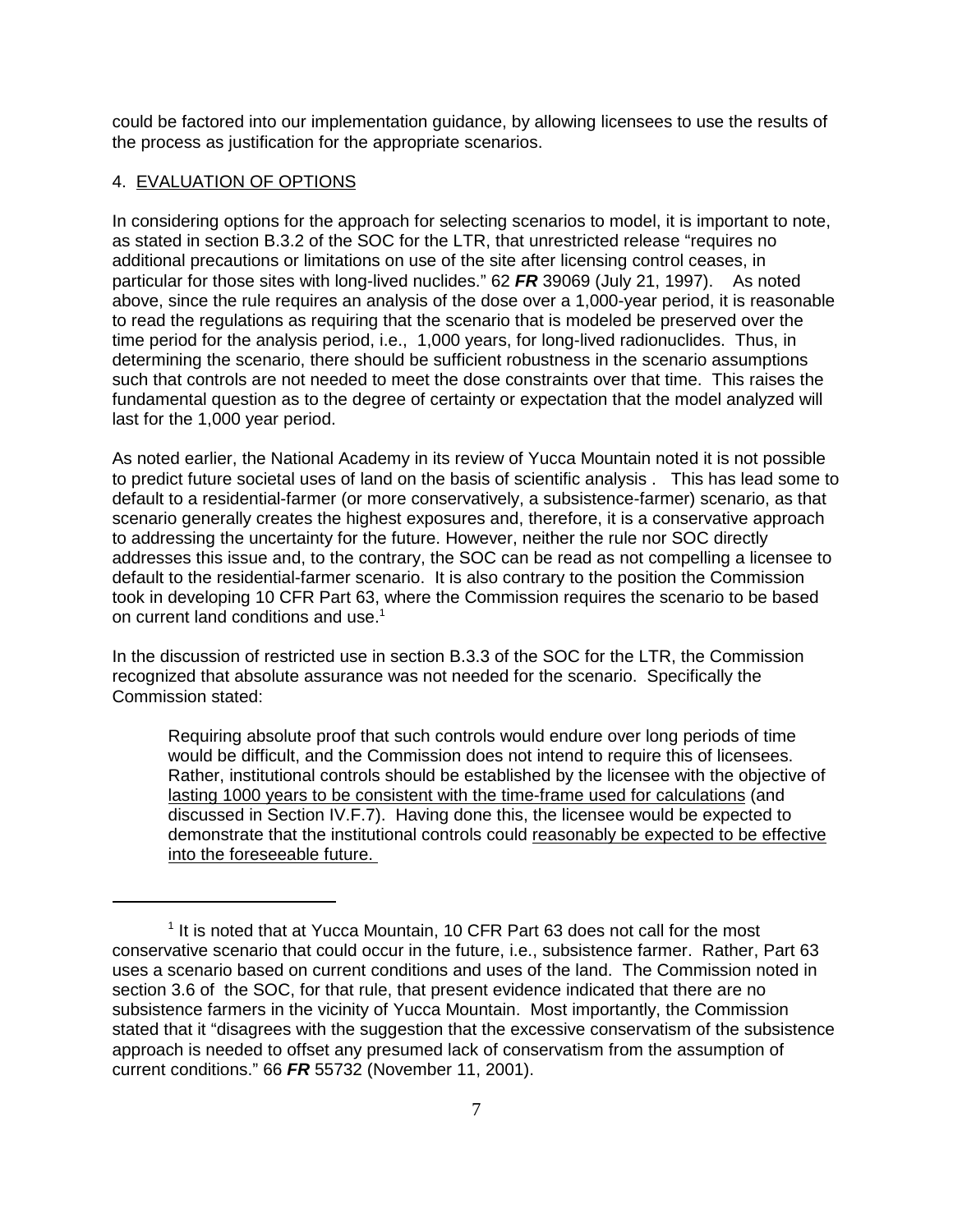To provide added assurance that the public will be protected, the final rule incorporates provisions (§20.1405(c)) for financial assurance to ensure that the controls remain in place and are effective over the period needed. With these provisions, the Commission believes that the use of reliable institutional controls is appropriate and that these controls will provide a high level of assurance that doses will not exceed the dose criterion for unrestricted use. (Emphasis added) 62 **FR** 39070 (June 21, 1997).

It is clear by this language that the Commission expected that the restricted release scenario be developed with the objective for lasting a 1,000 years. At the same time, the Commission introduced the concepts of expectation and reasonable foreseeability. These concepts are consistent with the approach taken at Yucca Mountain. Consequently, this section considers two options: the current approach, and an approach that is based on what is reasonably foreseeable. The latter approach attempts to predict the future site uses based on 1) the nature of the land and reasonable predictions based on its physical and geologic characteristics; and 2) societal uses of the land based on past historical information, current uses, and what is reasonable foreseeable in the future. Given the difficulty of predicting future uses of land, the scenarios would be based on foreseeable uses within the next few decades and possibly 100 years. Similar to Part 63, this approach assumes a logical extension of today's existing society. The staff believes it is unreasonable to assume extreme changes in the culture of our society, revolutions, wars or other disruptions that could affect scenarios over a 1,000 year period.

### 4.1 No Change in Current Approach

One option is to continue with the current guidance and approach of analyzing any viable scenario over the next 1,000 years. Under this approach, additional guidance development would be minimal. More emphasis could be placed on explaining, and illustrating, examples of the current flexibility in the guidance and LTR. This option has the following pros and cons.

#### Pros:

1) This approach requires minimal resource requirements, as it mostly would rely on current guidance with minor improvements;

2) Finality of decisions would be more assured, as sites would be likely to use conservative scenario development;

3) Because of this conservatism, there would be more certainty that exposures would be less than the limit, and the need to exercise actions under 10 CFR20.1401(c) would not be likely;

4) This approach would be consistent with past licensing actions; and

5) The public confidence would likely be higher as the conservatisms would require more remediation at sites.

#### Cons:

1) Most sites would continue to use the residential farmer default scenario, thereby, analyses would remain very conservative;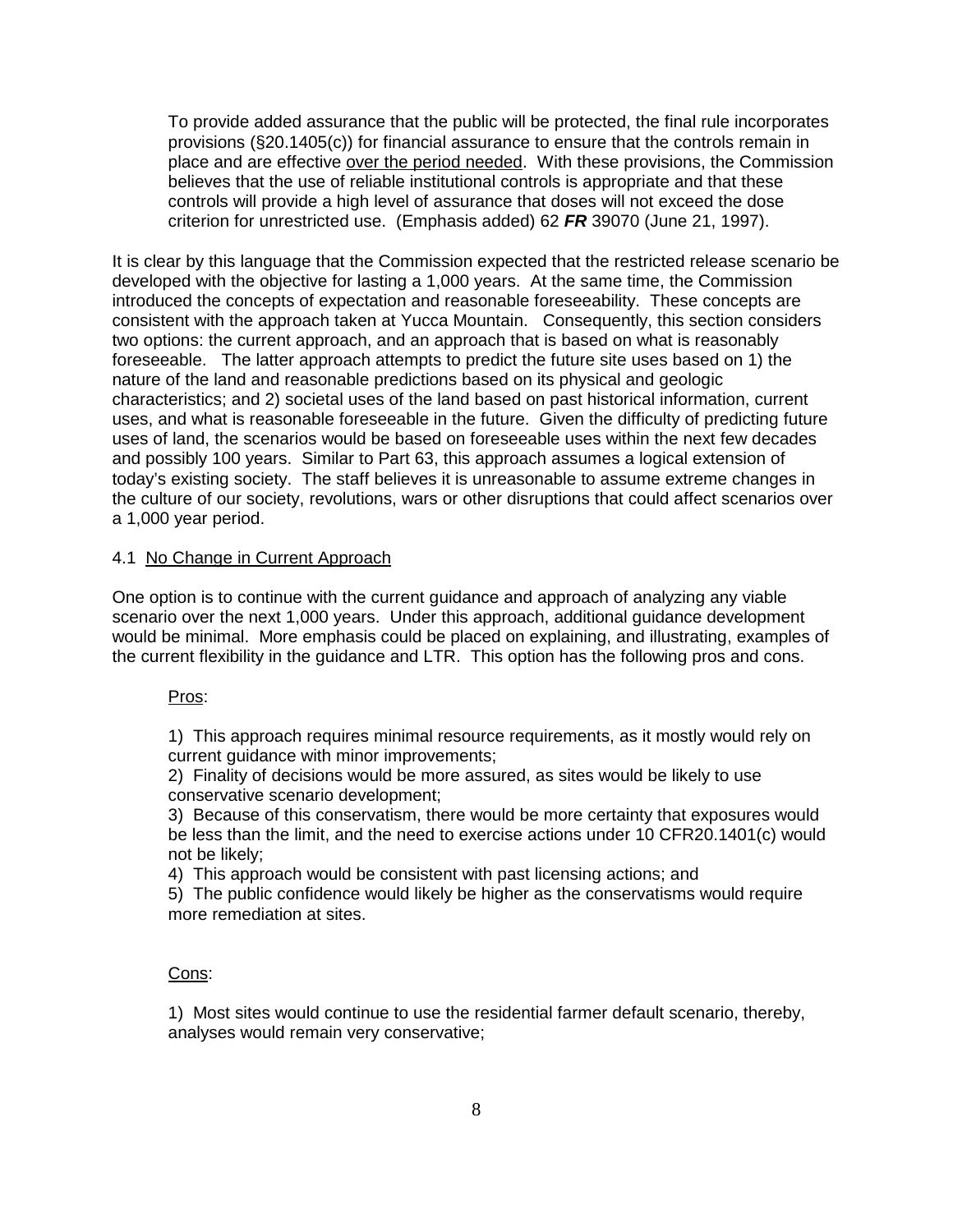2) This would maintain the large burden on licensees to provide justifications for scenarios other than residential farmer, or to perform more extensive and costly remediation;

3) This approach is largely inconsistent with the actions of other Federal agencies, which are using the reasonably anticipated land use;

4) Compliance is generally driven by an arguably low probability scenario and is not very risk-informed; and

5) It is not consistent with the approach taken in 10 CFR Part 63.

# 4.2 Allow Justification of Scenarios Based on Reasonably Foreseeable Future

Under this option, for unrestricted release, the guidance for the definition of "applicable set of circumstances" of the LTR would be issued. Instead of the current approach, where, for most analyses, scenarios are based on any viable land uses over the next 1,000 years, this approach would focus land-use scenarios on (1) the nature of the land and reasonable predictions based on its physical and geologic characteristicness and (2) societal uses of the land based on past historical information, current uses , and what is reasonable foreseeable in the future. Analyses would still be performed for 1,000 years. Primary justification for scenarios would still be related to physical features of the site, radionuclide half-life, and the time of peak exposure. However, the reasonably foreseeable future could be based on advice from land planners and other stakeholders on what possible land uses are likely within a time period of the next few decades to around a hundred years. Alternate scenarios to the reasonably foreseeable would be analyzed to understand the robustness of the analysis, similar to suggestions by the International Commission on Radiological Protection (ICRP) in ICRP Publication 82, Protection of the Public in Situations of Prolonged Radiation Exposure. Compliance would still be based on the reasonably foreseeable scenarios but these less likely alternate scenarios would provide the staff with the information to reach a risk-informed decision.

For restricted release analyses, a similar approach would be taken. The range of analyses could assist in deciding which institutional controls would be necessary. The alternate failure scenarios could be used to provide information on how durable these institutional controls need to be. The pros and cons for this approach are:

### Pros:

1) Scenario selection is more practicable and, potentially, more understandable to stakeholders;

2) This approach would offer a greater opportunity for an economically feasible, yet safe, remediation at more sites; facilitating the return of the sites to productive use and reducing unnecessary remediation;

3) Some of the sites that would need to be restricted under the current approach could possibly achieve unrestricted release using more realistic scenarios;

4) This approach would be more consistent with the scenario approaches for both lowlevel and high-level radioactive waste;

5) More realistic scenarios would allow the staff and licensee to focus on the important institutional controls and the level of durability needed for each of them;

6) Speculation on future land use is bounded; and